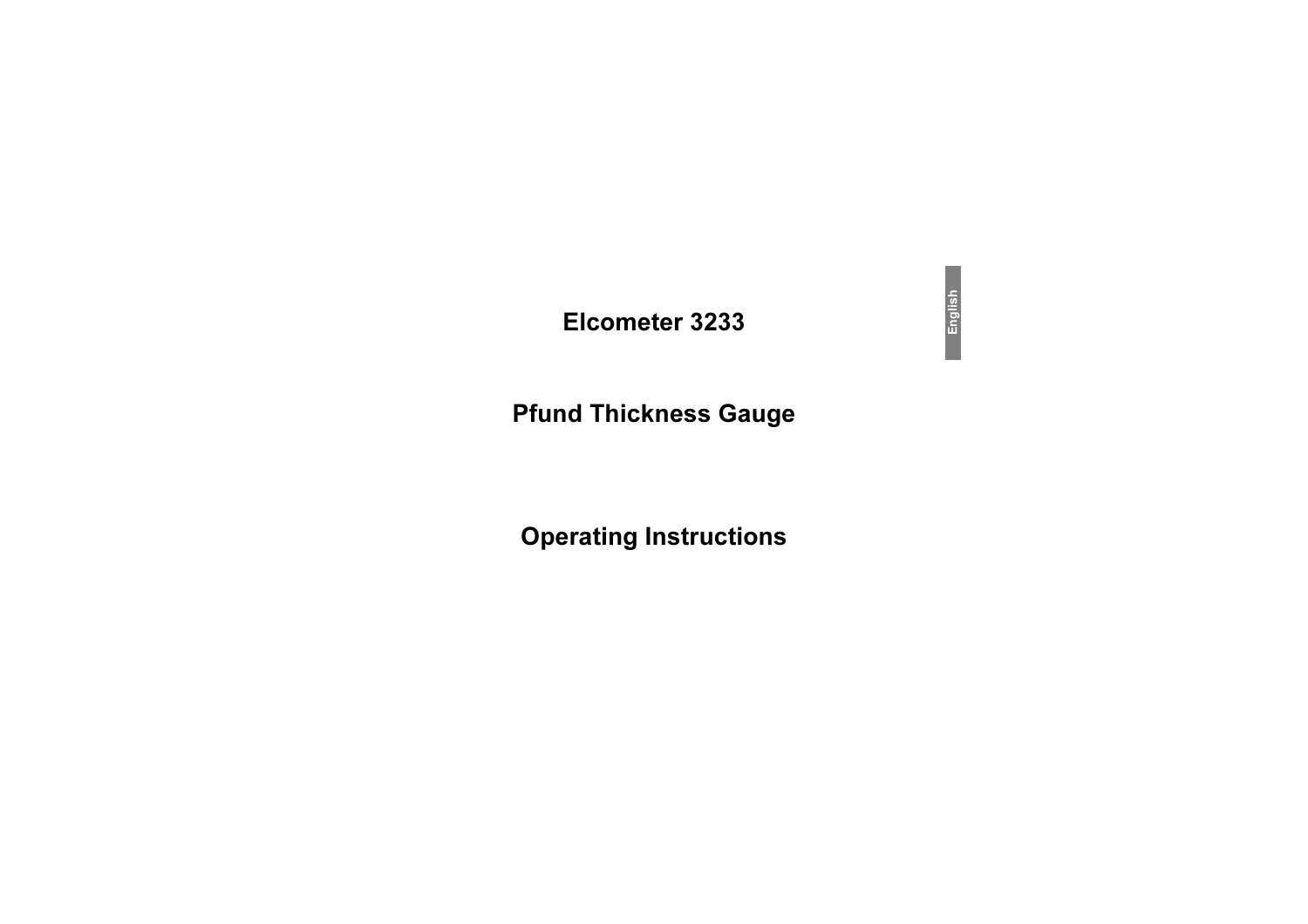elcometer

elcomete is a registered trademark of Elcometer Instruments Ltd. All other trademarks acknowledged.

© Copyright Elcometer Instruments Ltd. 2006.

All rights reserved. No part of this Document may be reproduced, transmitted, transcribed, stored (in a retrieval system or otherwise) or translated into any language, in any form or by any means (electronic, mechanical, magnetic, optical, manual or otherwise) without the prior written permission of Elcometer Instruments Ltd.

> Doc.No. TMA-0343 Issue 02Part No: 19686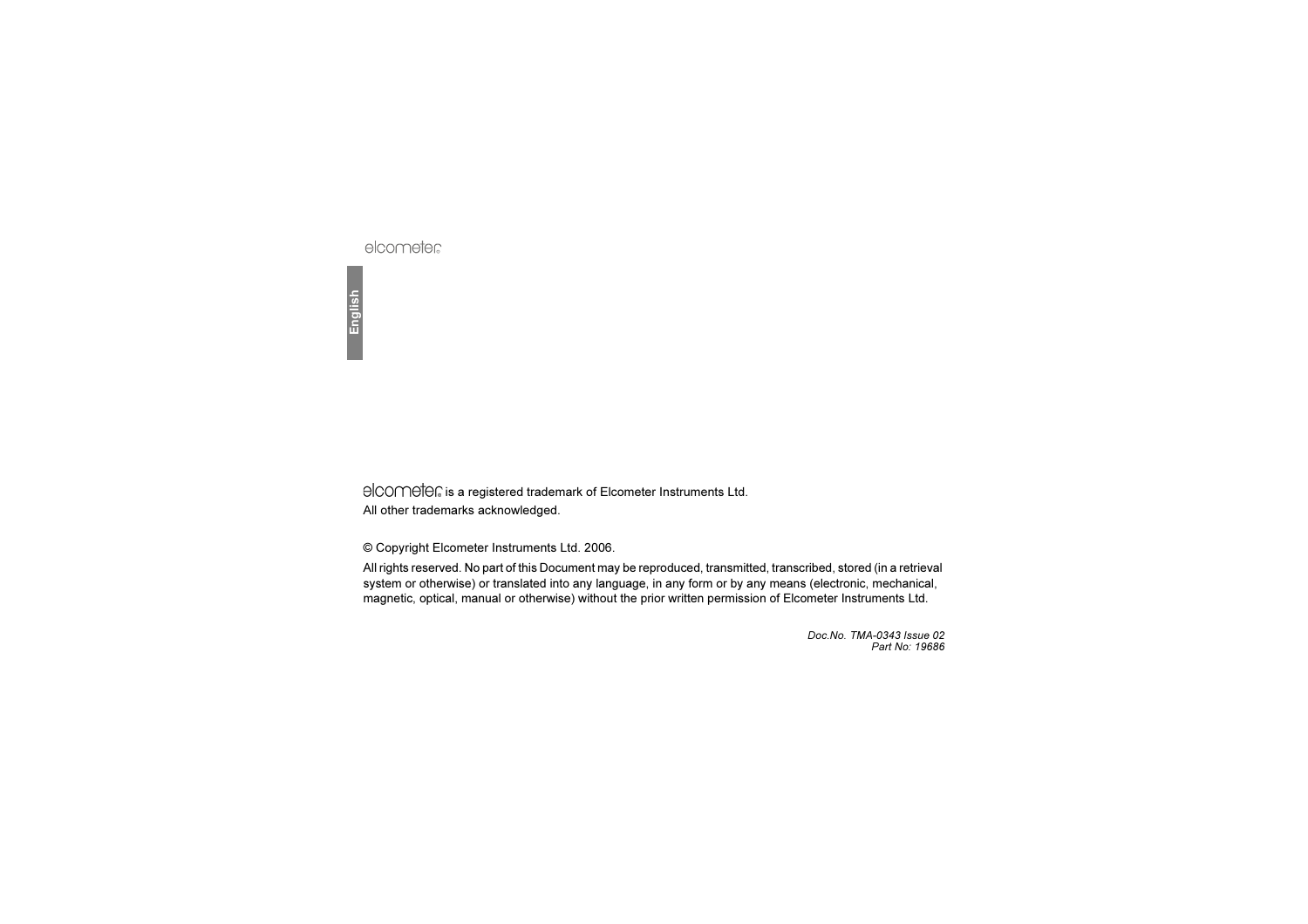# **CONTENTS**

| <b>Section</b> |  | Page |
|----------------|--|------|
|                |  |      |
|                |  |      |
|                |  |      |
|                |  |      |
|                |  |      |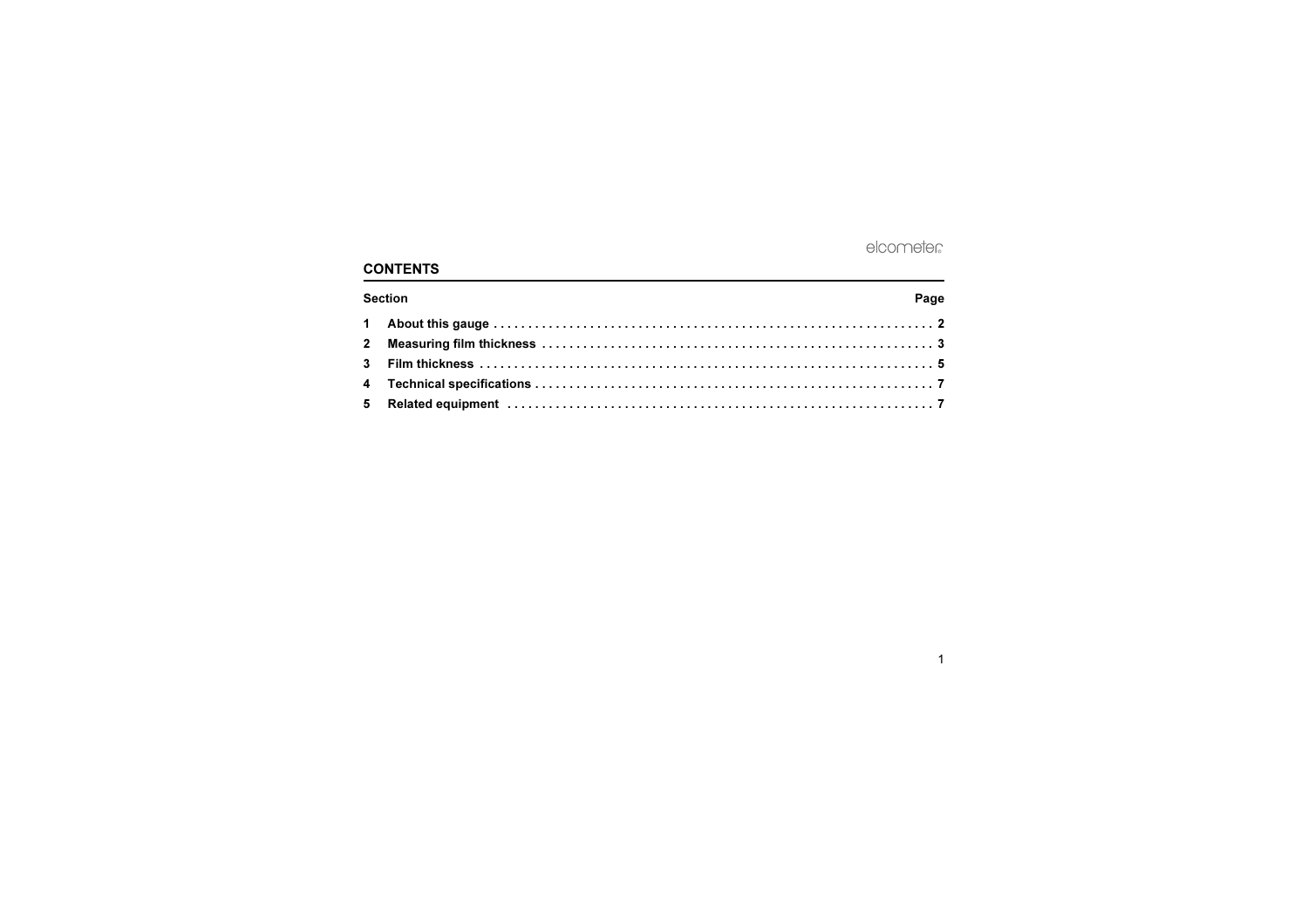# elcometer

Thank you for your purchase of this Elcometer 3233 Pfund Thickness Gauge. Welcome to Elcometer.

Elcometer are world leaders in the design, manufacture and supply of inspection equipment for coatings and concrete. Our products cover all aspects of coating inspection, from development through application to post application inspection.

This Elcometer 3233 Pfund Thickness Gauge is a world beating product. With the purchase of this product [you now have access to the worldwide service and support network of Elcometer. For more information visit](http://www.elcometer.com) our website at www.elcometer.com

# <span id="page-3-0"></span>1 ABOUT THIS GAUGE

The Elcometer 3233 Pfund Thickness Gauge is a simple but effective gauge which is used to determine the wet film thickness of paints and similar products The gauge is ideal for measurement of translucent products (varnish, oil, etc.)

The gauge consists of two concentric cylinders, one sliding inside the other. A spherical glass lens is fitted to the bottom of the inner cylinder.

When the gauge is pressed down onto the surface being tested the lens becomes immersed in the wet film. The thicker the film, the greater the diameter of the paint spot left on the lens.

For ease of use, the gauge includes a stainless steel rule for measuring the diameter of the paint spot. A conversion table in these instructions allows the diameter to be converted into filmthickness.

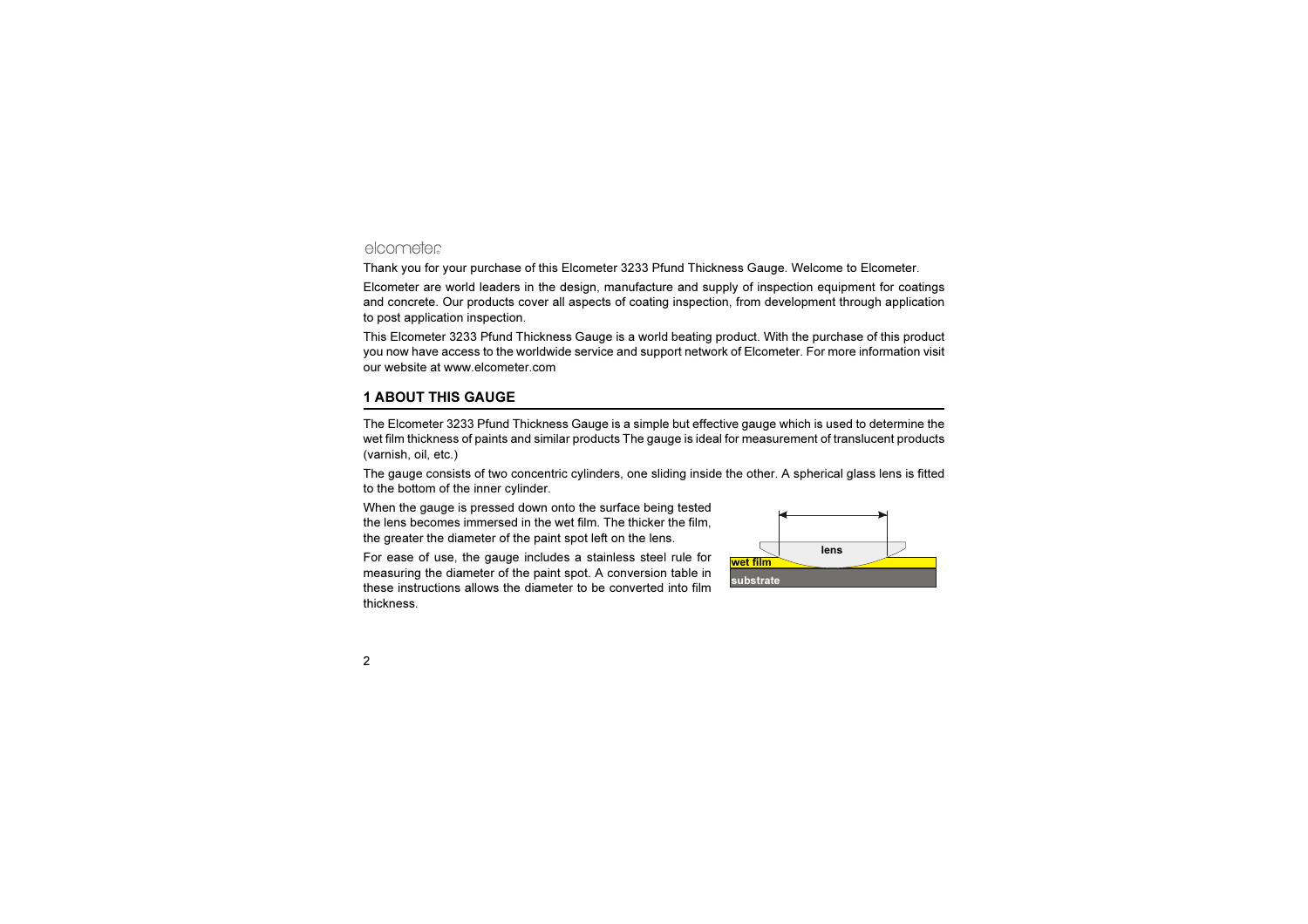### 1.1 STANDARDS

Your Elcometer 3233 Pfund Thickness Gauge can be used in accordance with the following Standards; ASTM D 1212 - Test method B, NFT 30-125.

#### 1.2 WHAT THE BOX CONTAINS

- •Elcometer 3233 Pfund Thickness Gauge
- •Stainless steel rule
- •Storage case
- •Operating instructions

Your Elcometer 3233 Pfund Thickness Gauge is packed in a cardboard and foam package. Please ensure that this packaging is disposed of in an environmentally sensitive manner. Consult your local Environmental Authority for further guidance.

To maximise the benefits of your new Elcometer Pfund Thickness Gauge please take some time to read these Operating Instructions. Do not hesitate to contact Elcometer or your Elcometer supplier if you have any questions.

# <span id="page-4-0"></span>2 MEASURING FILM THICKNESS

#### 2.1 BEFORE YOU START

Ensure that your Elcometer 3233 Pfund Thickness Gauge is clean and dry.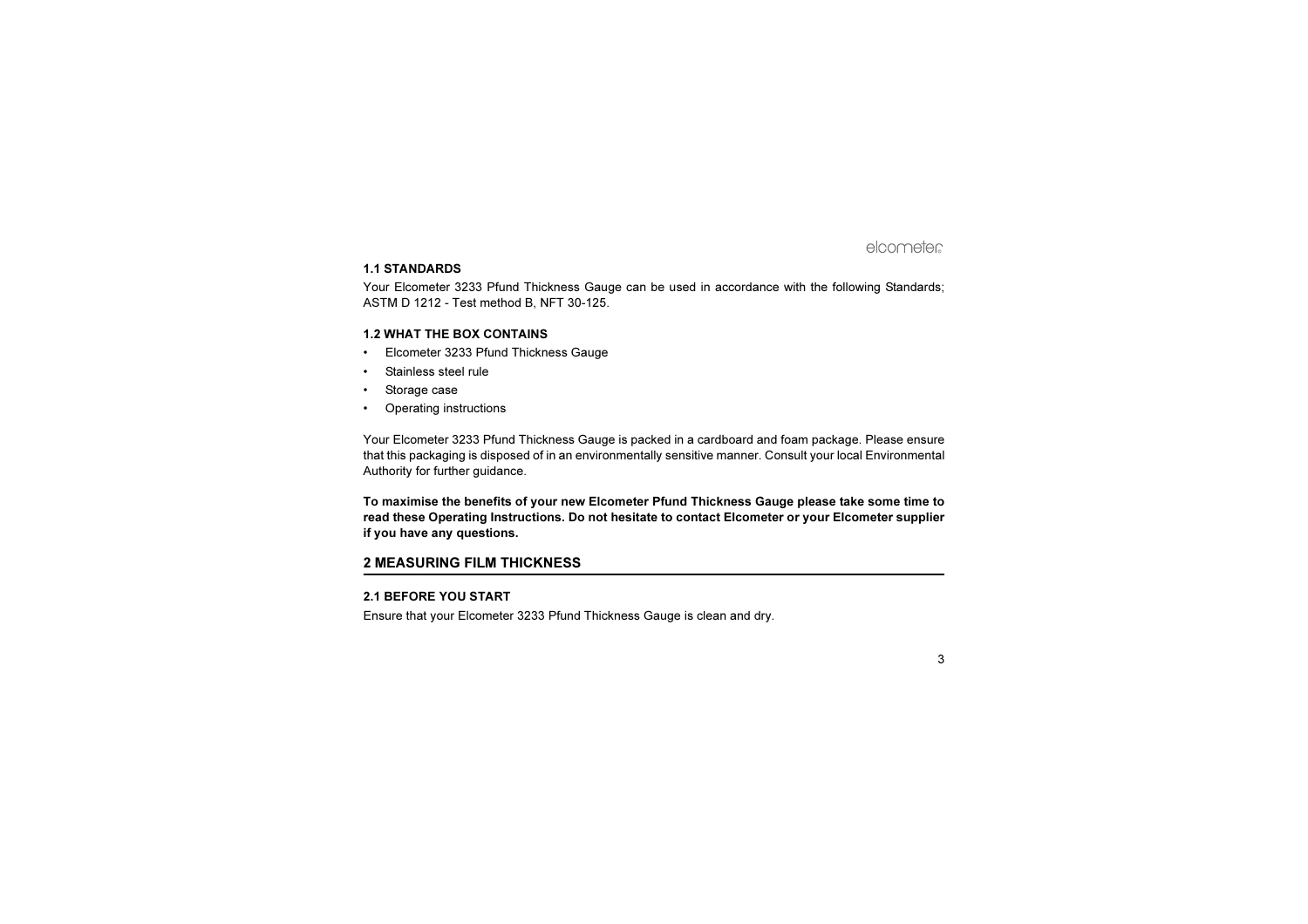# elcometer

## 2.2 PROCEDURE

- 1. As soon as possible after the coating has been applied, place the gauge onto the surface being tested.
- 2. Press down firmly on the top flange of the gauge to force the lens into the wet film.
- 3. Release pressure on the top flange and then remove the gauge from the surface.
- 4. Use the steel rule to measure to the nearest millimetre thediameter of the paint spot on the lens.
- 5. Look up the film thickness using the table in paragraph [3](#page-6-0), or calculate film thickness using the following formula:



$$
Film\ Thickness = \frac{D^2}{4000}
$$

where D is the diameter of the paint spot and all measurements are in millimetres.

## 2.3 AFTER APPLICATION

Clean your gauge.



Do not use very aggressive solvents or wire brushes, metal scrapers, metal files or other metallic tools for cleaning.



After cleaning, ensure that all materials are removed and that the instrument is dry. Store the gauge in the plastic case provided.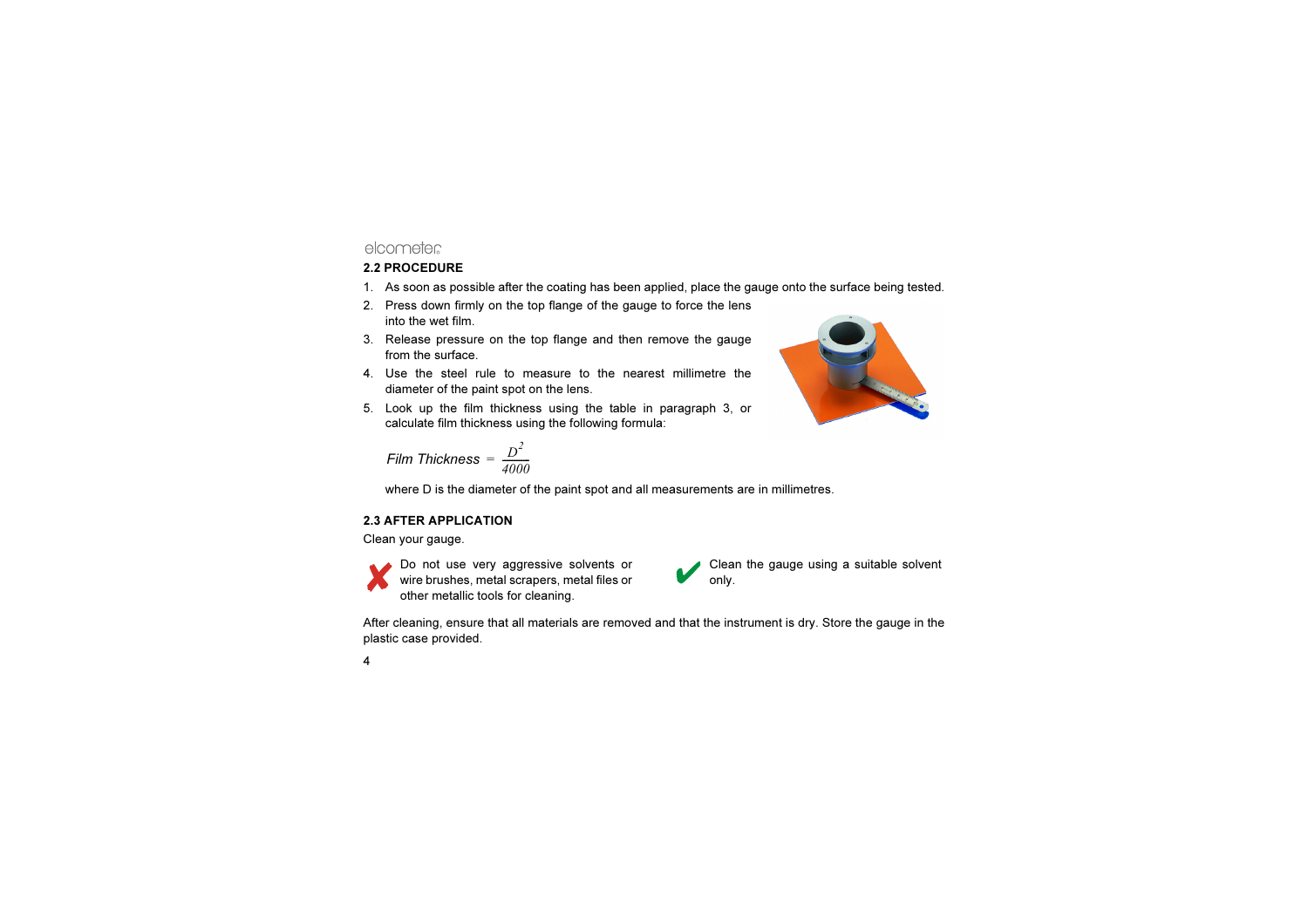### <span id="page-6-0"></span>3 FILM THICKNESS

| Spot diameter<br>(mm) | <b>Film thickness</b><br>(mm) | Coverage<br>(m <sup>2</sup> /litre) | Coverage<br>(ft <sup>2</sup> /US gallon) | Coverage<br>(ft <sup>2</sup> /imp. gallon) |
|-----------------------|-------------------------------|-------------------------------------|------------------------------------------|--------------------------------------------|
| 3                     | 0.00225                       | 445                                 | 18088                                    | 21800                                      |
| 4                     | 0.004                         | 250                                 | 10175                                    | 12250                                      |
| 5                     | 0.00625                       | 160                                 | 6512                                     | 7840                                       |
| 6                     | 0.009                         | 111                                 | 4522                                     | 5440                                       |
| $\overline{7}$        | 0.01225                       | 81.6                                | 3321                                     | 4000                                       |
| 8                     | 0.016                         | 62.5                                | 2543                                     | 3340                                       |
| 9                     | 0.02025                       | 49.5                                | 2009                                     | 2425                                       |
| 10                    | 0.025                         | 40                                  | 1628                                     | 1960                                       |
| 11                    | 0.03025                       | 33                                  | 1350                                     | 1640                                       |
| 12                    | 0.036                         | 28                                  | 1130                                     | 1372                                       |
| 13                    | 0.04225                       | 24                                  | 963                                      | 1176                                       |
| 14                    | 0.049                         | 20                                  | 830                                      | 980                                        |
| 15                    | 0.05625                       | 18                                  | 723                                      | 880                                        |
| 16                    | 0.064                         | 15.6                                | 636                                      | 765                                        |
| 17                    | 0.07225                       | 13.8                                | 563                                      | 676                                        |
| 18                    | 0.081                         | 12.3                                | 502                                      | 603                                        |
| 19                    | 0.09025                       | 11                                  | 450                                      | 548                                        |
| 20                    | 0.1                           | 10                                  | 407                                      | 490                                        |
| 21                    | 0.11025                       | 9.07                                | 369                                      | 443                                        |
| 22                    | 0.121                         | 8.26                                | 336                                      | 405                                        |
| 23                    | 0.13225                       | 7.56                                | 307                                      | 370                                        |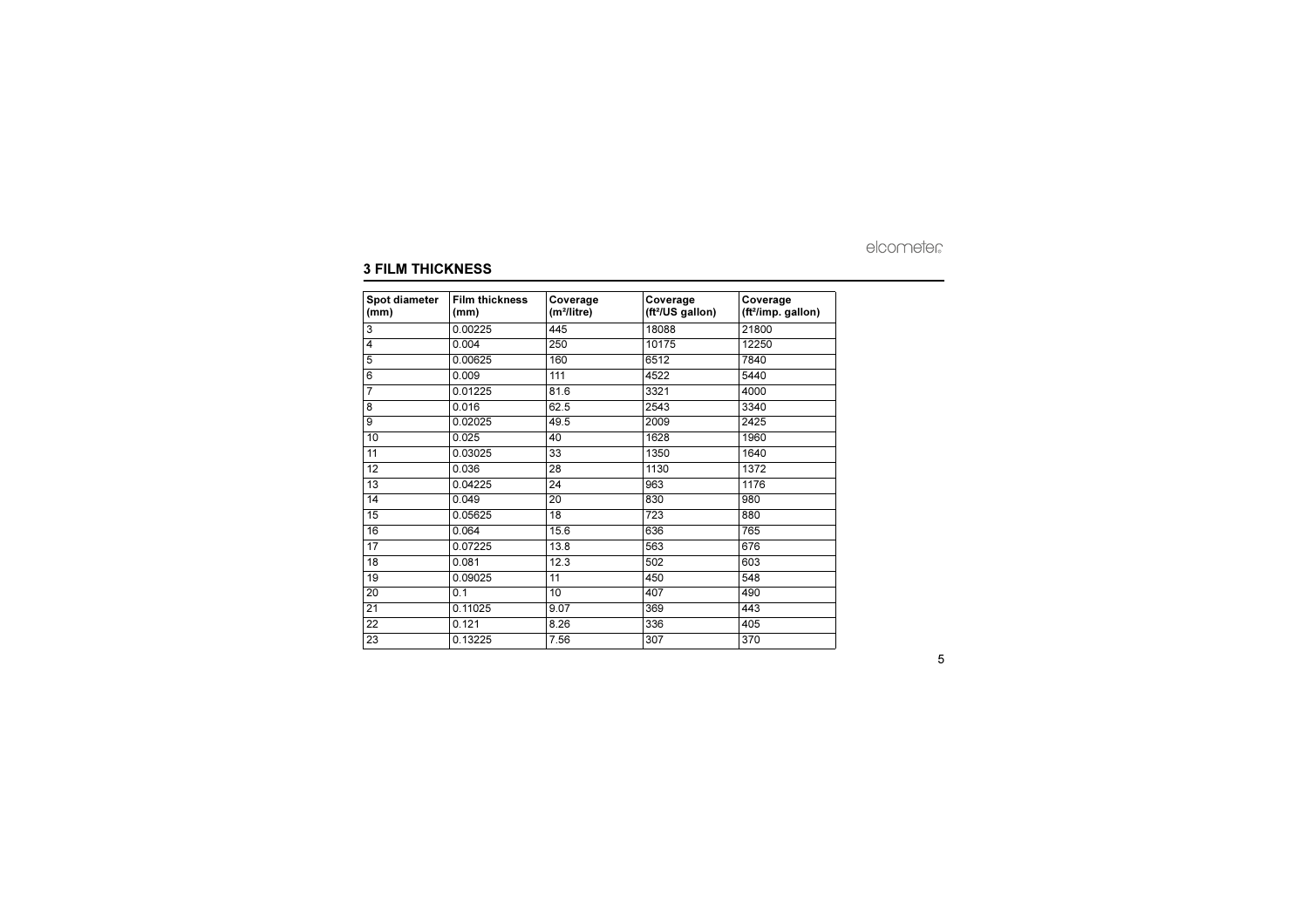| <b>Spot diameter</b><br>(mm) | <b>Film thickness</b><br>(mm) | Coverage<br>(m <sup>2</sup> /litre) | Coverage<br>(ft <sup>2</sup> /US gallon) | Coverage<br>(ft <sup>2</sup> /imp. gallon) |
|------------------------------|-------------------------------|-------------------------------------|------------------------------------------|--------------------------------------------|
| 24                           | 0.144                         | 6.95                                | 282                                      | 340                                        |
| 25                           | 0.15625                       | 6.4                                 | 260                                      | 313                                        |
| 26                           | 0.169                         | 5.92                                | 241                                      | 290                                        |
| 27                           | 0.18225                       | 5.49                                | 223                                      | 268                                        |
| 28                           | 0.196                         | 4.1                                 | 207                                      | 250                                        |
| 29                           | 0.21025                       | 4.76                                | 193                                      | 233                                        |
| 30                           | 0.225                         | 4.44                                | 180                                      | 218                                        |
| 31                           | 0.24025                       | 4.16                                | 169                                      | 204                                        |
| 32                           | 0.256                         | 3.9                                 | 158                                      | 192                                        |
| 33                           | 0.27225                       | 3.67                                | 149                                      | 180                                        |
| 34                           | 0.289                         | 3.46                                | 141                                      | 169                                        |
| 35                           | 0.30625                       | 3.26                                | 133                                      | 160                                        |
| 36                           | 0.324                         | 3.08                                | 125                                      | 152                                        |
| 37                           | 0.34225                       | 2.82                                | 117                                      | 138                                        |
| 38                           | 0.361                         | 2.77                                | 113                                      | 129                                        |